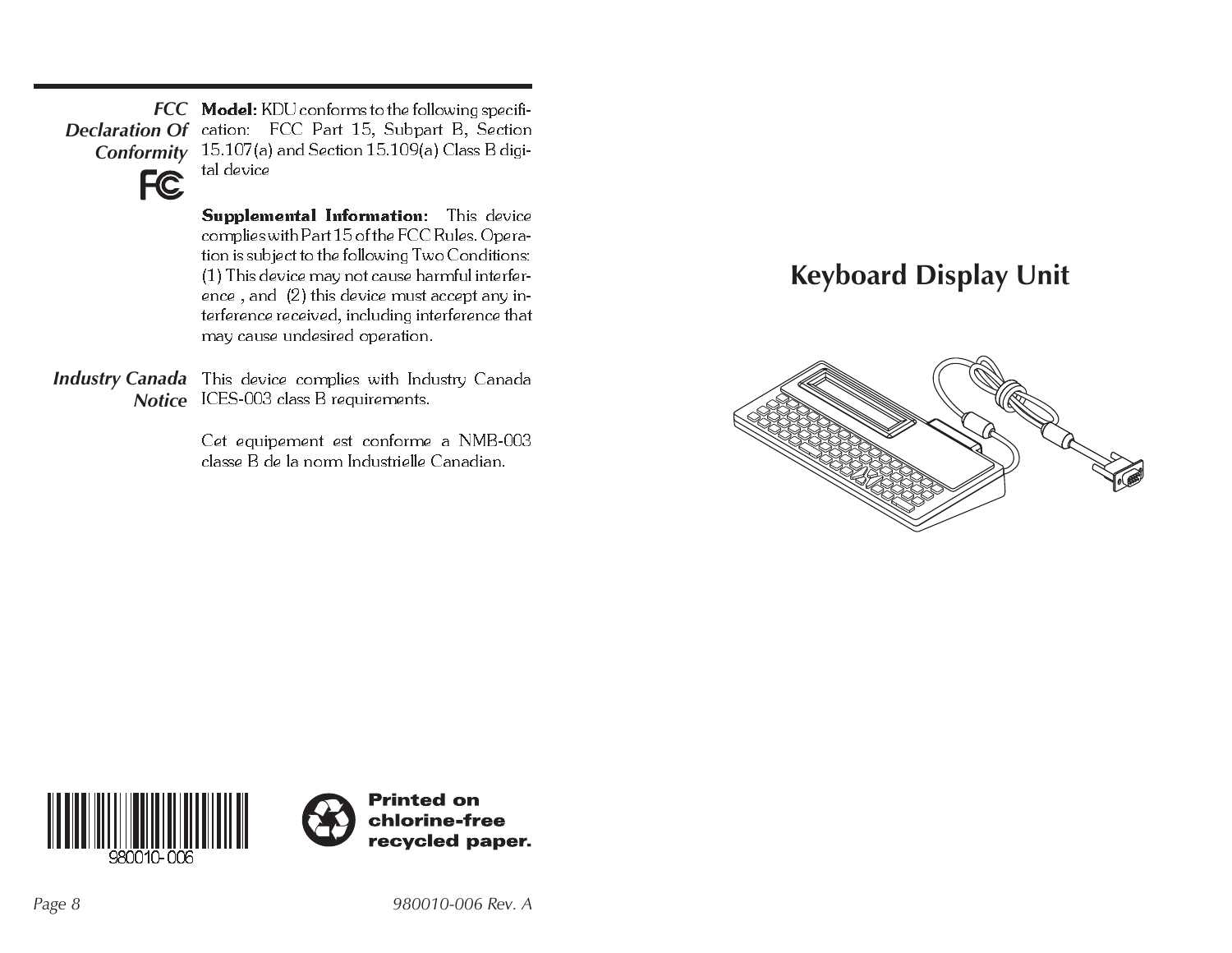## $\bm{GENERAL}\quad$  The Keyboard Display Unit (KDU) is a terminal INSTRUCTIONS unit that interfaces with a printer in a standalone capacity.

The KDU has sixty-two (62) keys and a 2-line, 20 character LCD display. The KDU is powered by and communicates with the printer through an RS232 serial port with a DB-9 (standard printers).

The KDU is strictly a terminal and does not have the capability to store data or set up parameters. The KDU is used for the following functions:

- List label forms stored in printer
- Retrieve label forms stored in printer
- Input variable data
- Printing labels

| <b>Protecting Data</b> | If the label form has been designed to "hide" a<br>variable prompt, i.e., Store No., that data will<br>be protected and this prompt will appear only<br>when the form is initially retrieved.<br>Another label design command will prevent a<br>prompt from ever showing and may be desir-<br>able for applications where data should not be<br>changed, i.e. Serial Numbers. This method is<br>not supported by the portable printer. For in-<br>formation on designing, accessing and modify-<br>ing protected prompts, see the programming<br>manual. |
|------------------------|----------------------------------------------------------------------------------------------------------------------------------------------------------------------------------------------------------------------------------------------------------------------------------------------------------------------------------------------------------------------------------------------------------------------------------------------------------------------------------------------------------------------------------------------------------|
| <b>Communications</b>  | The KDU communication to the printer is set to<br>9600 Baud, No Parity, 8 Data bits, 1 Stop bit.                                                                                                                                                                                                                                                                                                                                                                                                                                                         |
| <b>Caution</b>         | Do not remove the display lens or connector<br>covers. The covers protect the KDU and at-<br>tached printer from harmful or disruptive elec-<br>tro-static discharges (ESD). Using other<br>devices by connecting to the KDU's Auxiliary<br>port (located under the protective cover), may<br>violate radiated emissions standards (EMC) in<br>your locale.                                                                                                                                                                                              |

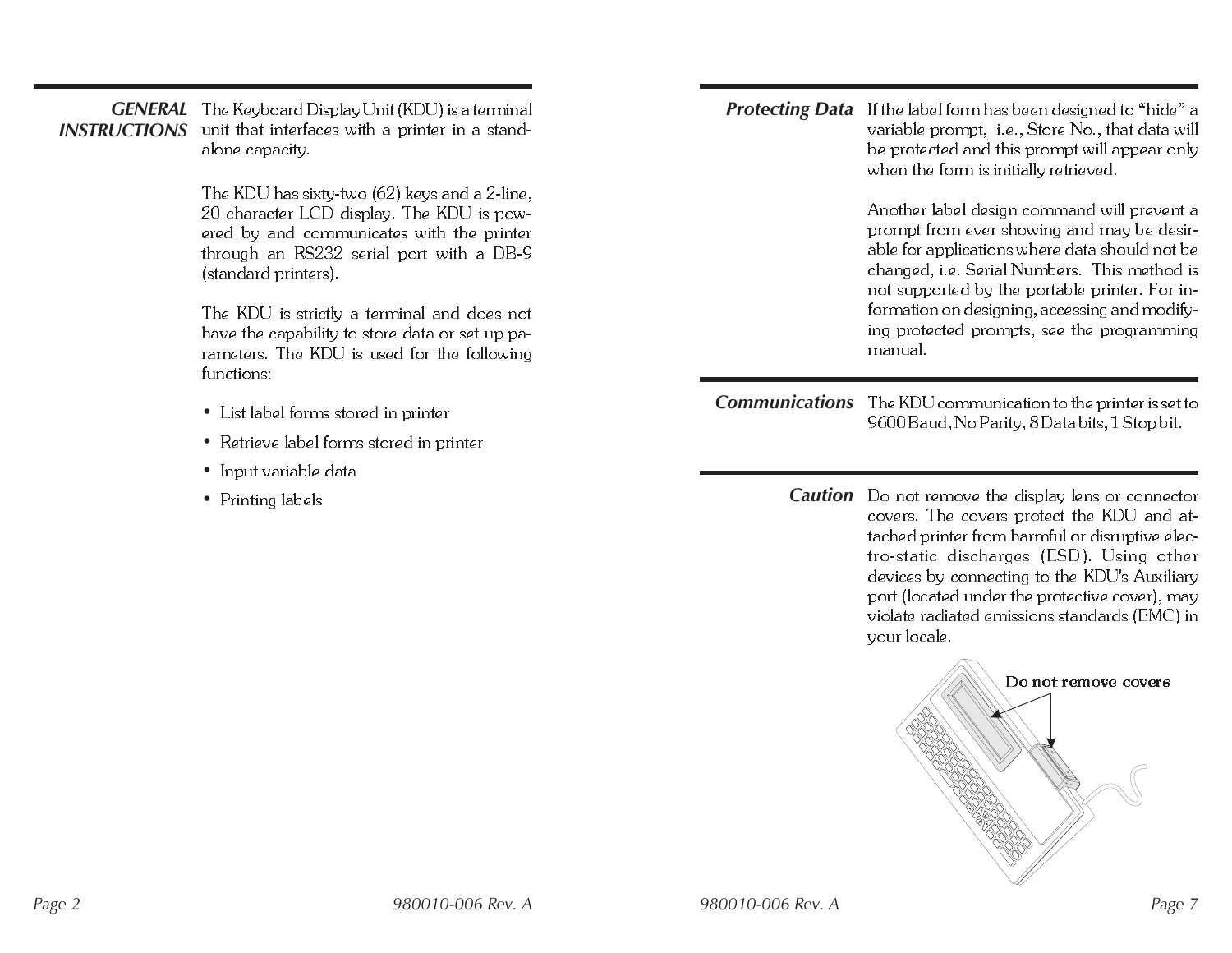**Printing Forms** If the form contains a consecutive number *with*Consecutive of the next number sequence. If you do not *Number Fields*field, the system will automatically keep track need to interfer with this predetermined sequence, press ENTER at this prompt. The final prompt is:

Copies of Each Label

1\_

The default number of copies is always one (1 ).  $\,$ If one (1) copy is desired, press ENTER to print that label.

 $\operatorname{\mathsf{Note:}}$  Change the quantity if you desire multiple labels with the same consecutive number.

**Edit a Form** Once a form has been activated, it will automatically indicate the last information keyed in. If you want to retain that information, press **ENTER** 

## To Enter Data:

1) Enter the new data, thereby overriding the old data, **or** 

2) Press ENTER if the old data is correct, **or** 

3) Use the orange backspace key or the CLEAR key to modify data.

When you have finished editing and have printed the label, you will automatically return to the first variable prompt.

 ${\rm Exit\ a\ Form}$  - Press  ${\rm EXIT}$  at any time to return to the Main Menu, or press FORM to select another form.

**SET UP** Switch the printer power to OFF and connect the KDU's 9-pin connector to the printer's serial port, then switch power ON.

> **International Characters** - Set the printer to the correct country code (see printer programming manual).

> **International KDU Kits Only** - Use the enclosed character set overlay to mark the alterante characters. To activate these characters, hold down the SHIFT key and enter your selection.



**OPERATION** Use the following steps to retrieve label form and produce labels with the printer and KDU.

> At power ON, the Main Menu reads: FORM - retrieve form

F2 - list forms vx.x

 ${\rm List~of~Saved}$   $\,$  Press the F2 key to print a list of saved forms. *Forms*

The time and date will print out if that option is installed. If not installed, the time and date will print as zeros.